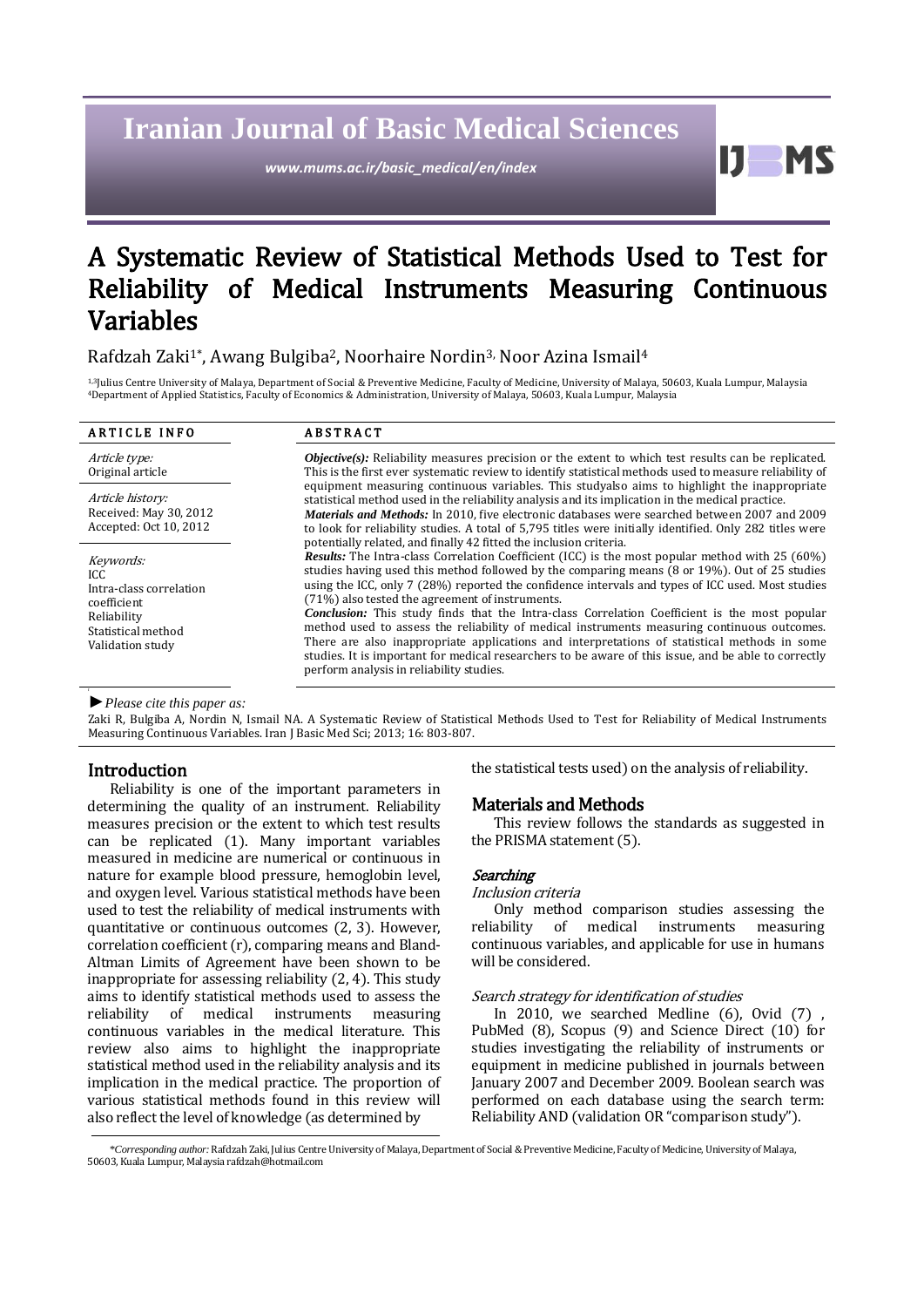The search was limited to the medical field (including dentistry), studies involving human subjects, and articles in the English language. Unpublished articles were not considered in this review.

#### Study selection

All citations identified from the search were downloaded into the EndNote X1 software. The citations were organized, and duplicates were identified and deleted. Two independent reviewers conducted the study selection. Any studies with qualitative or categorical data, studies with different units of outcomes, and association studies were excluded. There was no disagreement between the two reviewers at the stage of study selection.

#### Data extraction

Information on the year of publication and statistical method used were extracted from each article. The statistical methods used to assess reliability were identified from the methodology section or the statistical analysis section, and by identifying which statistical methods influenced the author's conclusion on the reliability of the instrument. The application of only correlation coefficient (r), comparing means and/or Bland-Altman Limits of Agreement were considered as inappropriate for reliability analysis. Two independent reviewers performed the data extraction. Most of the time, the spacing reviewers agreed with the outcomes. Only at two occasions there were some disagreement in deciding whether multiple or single statistical method was used to determine reliability. However, agreement was reached by consensus and assisted by a third reviewer.

#### Data analysis

Descriptive analysis of the characteristics of studies and statistical methods used were performed. This is a descriptive review, and all results are displayed as percentages. Data analyses were performed using the SPSS 15.0 software.

## Results

A total of 5,795 titles were initially identified. However, after filtering for duplicates 5,563 titles and abstracts were reviewed. Only 282 were potentially related articles. A total of 170 full-text articles were reviewed. Of these, 131 articles did not meet the inclusion criteria, and a total of 42 articles were finally included in this review. Figure 1 summarizes the selection process.

Out of the 42 articles reviewed, 26 (62%) were published in 2007, 7 (17%) in 2008, and 9 (21%) in 2009. Twelve (29%) articles were obtained from the Scopus database, 12 (29%) from the Science Direct database, 7 (17%) from the PubMed database, 6 (14%) from the Ovid and 5 (12%) from the Medline.



Figure 1. Flowchart of studies

Most of the reviewed studies (36 or 86%) relied on a single method to assess reliability. Others have used a combination of two or more methods. The Intra-class Correlation Coefficient (ICC) was the most popular method used to assess reliability and was used in 25 (60%) of the reviewed studies. This was followed by the comparing means (8 or 19%), Bland-Altman Limits of Agreement (7 or 17%), and correlation coefficient (2 or 5%). These findings are shown in Table 1. Thirty studies (71%) also measured agreement at the same time. Out of 25 studies using the ICC, only 7 (28%) studies reported the confidence intervals and types of ICC used.

Out of seven studies that used the Bland-Altman Limits of Agreement, four studies [\(11-14\)](#page-4-5) used only the Band-Altman Limits of Agreement to measure reliability, two studies [\(15,](#page-4-6) [16\)](#page-4-7) used a combination with the ICC, and one study [\(17\)](#page-4-8) used a combination with the correlation coefficient (r). Total of two studies used correlation coefficient (r) to determine reliability found in this review. Out of this two, one study [\(17\)](#page-4-8) used a combination of correlation coefficient (r) and the Bland-Altman Limits of Agreement, and another study [\(18\)](#page-4-9) used only the correlation coefficient to conclude on the reliability of tested instrument. Two (5%) studies [\(19,](#page-4-10) [20\)](#page-4-11) have measured reliability using only the standard deviation of mean difference.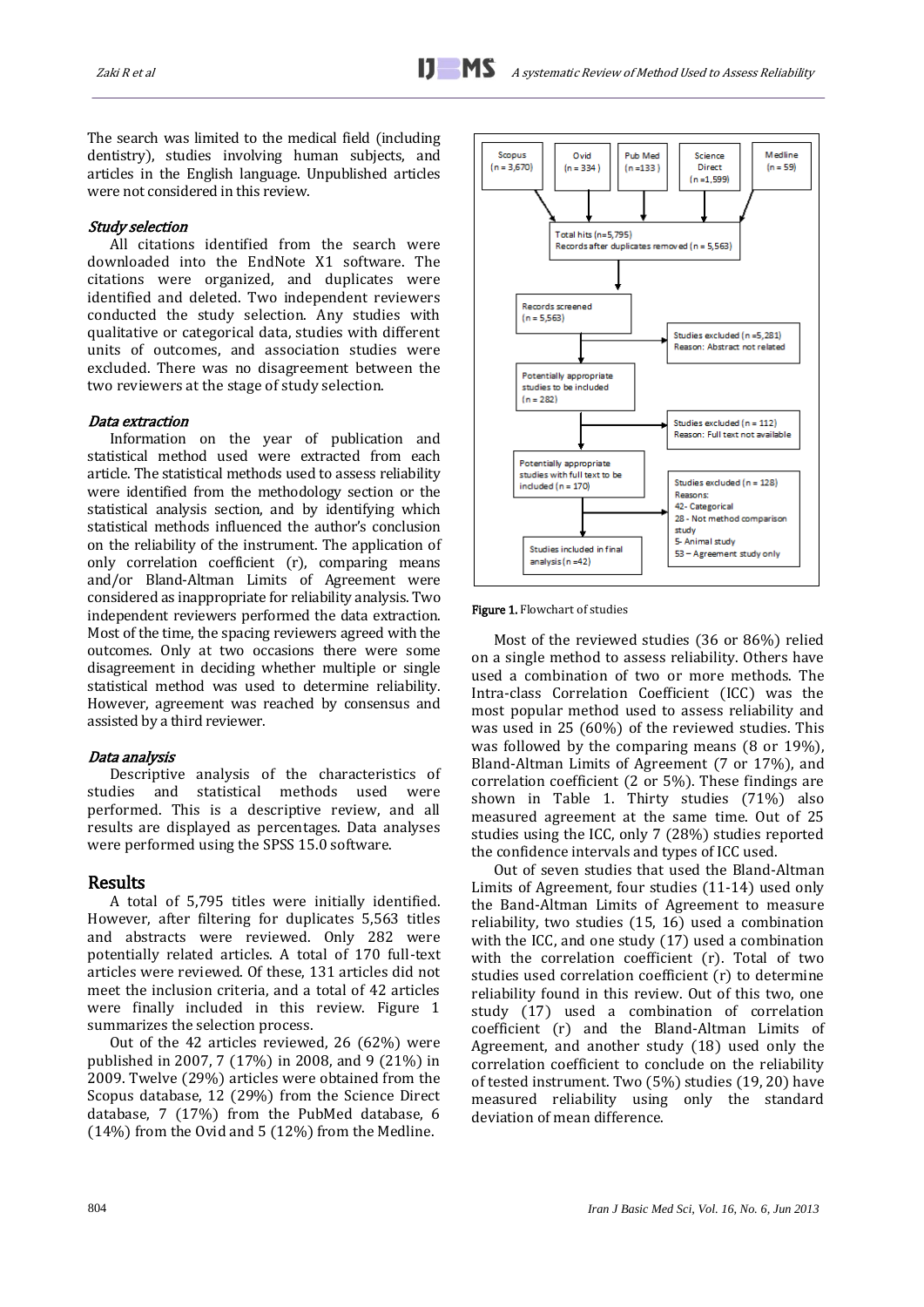

| Table 1. Most popular statistical methods used to assess reliability in medicine |  |  |
|----------------------------------------------------------------------------------|--|--|
|----------------------------------------------------------------------------------|--|--|

| Statistical method used                | Number of methods used according to year of publication |      |      |       |
|----------------------------------------|---------------------------------------------------------|------|------|-------|
|                                        | 2007                                                    | 2008 | 2009 | Total |
| 1. Intra-class correlation coefficient |                                                         |      |      | 25    |
| 2. Compare means/ mean difference      |                                                         |      |      |       |
| 3. Bland-Altman limits of agreement    |                                                         |      |      |       |
| 4. Correlation coefficient             |                                                         |      |      |       |

### Discussion

This is the first systematic review on statistical methods used in reliability studies in the medical field. This study provides evidence that the Intraclass Correlation Coefficient (ICC) is the most popular method that has been used to measure reliability. Our study also shows that there were inappropriate applications of statistical methods to assess reliability in the medical literature.

This study found that eight (19%) of reviewed articles have used inappropriate applications of statistical methods to assess reliability. The equipment which has been tested using these methods may not be reliable. It makes uncomfortable reading that as many as two out of ten supposedly reliable instruments currently used in medical practice may not be reliable. This has the potential to affect the management of patients, quality of care given to the patient, and worse still could cost lives.

#### Intra-class correlation coefficient

The Intra-class Correlation Coefficient was originally proposed by Ronald Fisher, in 1954[\(15\)](#page-4-6)[\(14\)](#page-4-12)[\(10\)](#page-4-13)[\(9\)](#page-4-14).

The earliest ICCs were modifications of the Pearson Correlation Coefficient [\(22\)](#page-4-15). There is no ordering of the repeated measures in the ICC, and it can be applied to more than two repeated measurements. However, the modern version of ICC is now calculated using variance estimates, obtained from the analysis of variance (ANOVA), through partitioning of the total variance between and within subject variance [\(2,](#page-4-1) [22\)](#page-4-15).

ICC is a ratio of variances derived from ANOVA, so it is unit-less. The closer this ratio is to 1.0, the higher the reliability [\(22\)](#page-4-15). Rosner [\(24\)](#page-4-16) suggested that  $ICC <$ 0.4 indicated poor reliability,  $0.4 \leq$  ICC  $<$  0.75 as fair to good reliability, and ICC  $\geq$  0.75 as excellent reliability. However, it must be remembered that the ICC is a point estimate and the interpretation is incomplete without the confidence interval. Out of the 25 studies that have used the ICC, only 7 (28%) studies reported the confidence intervals. Therefore the interpretations of ICC from the other 18 studies (72%) were questionable.

There are different types of ICC. Weir [\(22\)](#page-4-15) summarized different types of ICC, based on models introduced by Shrout and Fleiss [\(25\)](#page-4-17), and McGraw and Wong [\(26\)](#page-4-18). Weir have suggested certain factors need to be considered when choosing the type of ICC. This includes one- or two-way model, fixed- or random-effect model, and single or average measures

[\(22\)](#page-4-15). There has been considerable debate regarding the most appropriate type of ICC to be used in measuring reliability [\(27\)](#page-4-19). Researcher are sometimes confused and unsure which type of ICC to use [\(22\)](#page-4-15). Muller and Buttner [\(28\)](#page-4-20) demonstrated that the different types of ICC may result in quite different values for the same dataset, under the same sampling theory. Therefore it is important to report the type of ICC that has been used in a reliability study. However, only 7 (28%) studies in this review reported the types of ICC used.

#### Means comparison

The second most popular method found in this review is to compare means of two sets of measurements (either using the t-test or looking at the mean difference). However, the t-test only gives information about differences between the means of two sets of data, and not about individual differences [\(2\)](#page-4-1). Hypothetical data (Table 2) of repeated readings for systolic blood pressure (SBP) of ten patients using an automatic blood pressure machine can demonstrate this.

The mean difference and standard deviation for the data from Table 2 are 5mmHg and 9mmHg. Paired t-test analysis of the data result in  $P=0.083$ (i.e. no significant difference) which would indicate that the instrument is reliable. However, the data in Table 2 reflects an instrument with poor reliability. Bruton *et al.* [\(2\)](#page-4-1) proposed that this method should not be used in isolation to assess reliability.

#### Bland-Altman limits of agreement

Another method that has been used to assess reliability found in this review is the Bland-Altman Limits of Agreement (LoA). This method was originally proposed for the analysis of agreement [\(3\)](#page-4-2). Bland and Altman [\(29\)](#page-4-21) suggested that LoA was also suitable for the analysis of repeatability of a single measurement method.

Table 2. Hypothetical data on repeated reading of Systolic Blood Pressure (SBP)

| Patient | SBP reading 1 | SBP reading 2 | Difference |
|---------|---------------|---------------|------------|
|         | (mmHg)        | (mmHg)        |            |
|         | 110           | 100           | $-10$      |
| 2       | 112           | 104           | -8         |
| 3       | 114           | 116           | 2          |
| 4       | 114           | 118           | 4          |
| 5       | 119           | 124           | 5          |
| 6       | 123           | 133           | 10         |
| 7       | 124           | 134           | 10         |
| 8       | 128           | 140           | 12         |
| 9       | 134           | 148           | 14         |
| 10      | 135           | 149           | 14         |

However, the LoA is not suitable to evaluate reliability. It only estimates reliability when there are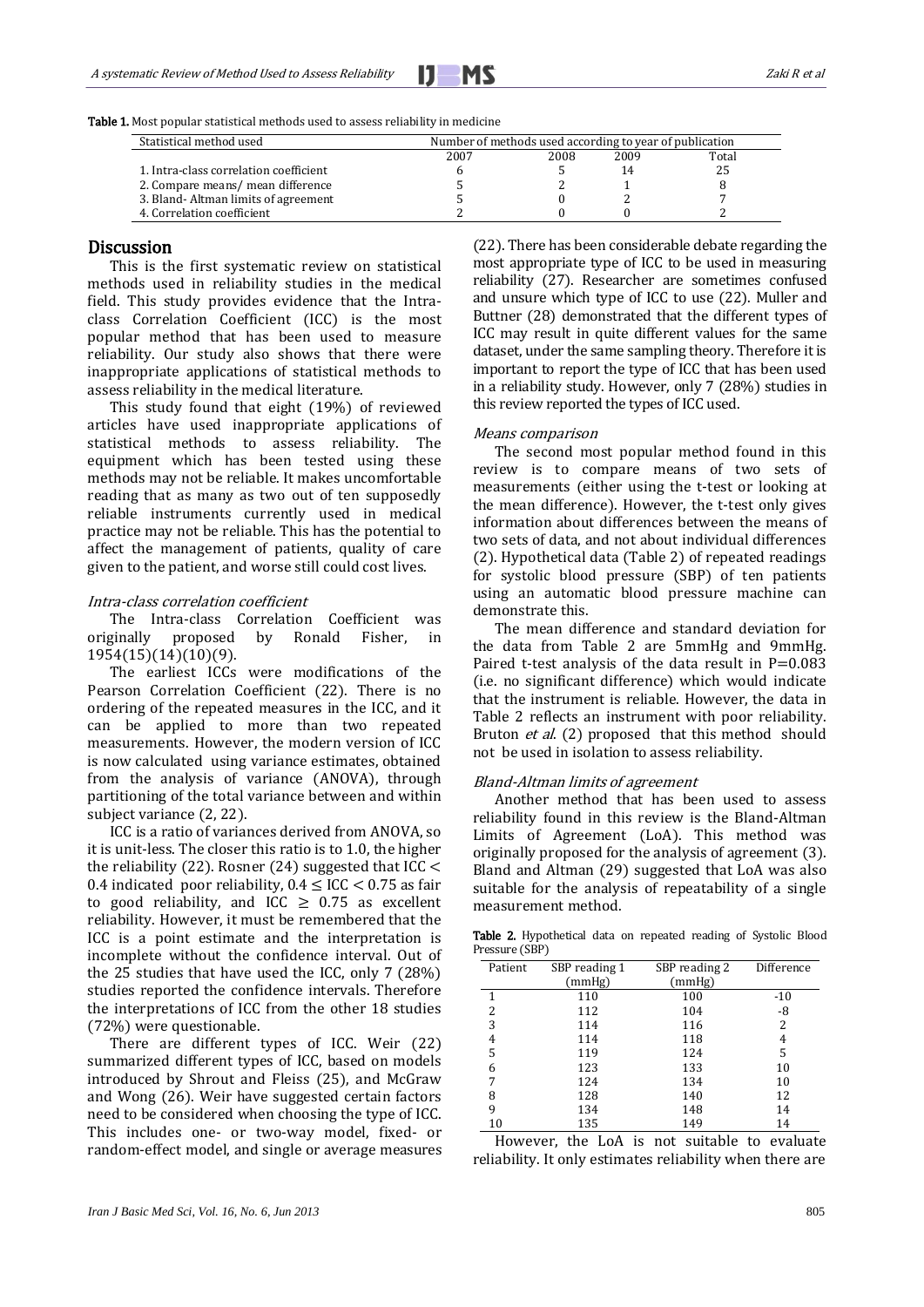two observations for each subject. This breaches the concept of reliability that allows unlimited repeated numbers of observations per subject [\(30\)](#page-4-22). Although Bland and Altman [\(31\)](#page-4-23) suggested methods to deal with multiple measurements in calculating the LoA, this method is more suitable for the analysis of agreement rather than reliability.

The use of LoA in the analysis of reliability has also been criticised by Hopkins (2000). According to Hopkins [\(4\)](#page-4-3), the values of the LoA can result in up to 21% bias depending on the degrees of freedom of the reliability study (i.e. number of participants and trials). Furthermore, Hopkins [\(4\)](#page-4-3) added that LoA cannot be applied to the simplest situation of only one trial (e.g. a urine test for a banned substance in an athlete).

#### Correlation coefficient

The correlation coefficient (r) has also been used to assess reliability. However, this method is also not suitable for the analysis of reliability. The correlation coefficient only provides information about the association and the strength of linear relationship. Correlation will not detect any systematic or fixed errors, and it is possible to have two sets of scores that are highly correlated, but not repeatable [\(2\)](#page-4-1). The correlation coefficient for the data in Table 2 is 0.9757 (i.e. very high). However, it is clear that the values of second measurement were not even close to the values obtained from the first measurement. Therefore, it is recommended that the correlation coefficient should not be used in isolation for measuring reliability [\(2,](#page-4-1) [32\)](#page-4-24). Furthermore, the correlation coefficient also breaches the concept of reliability as it only estimates reliability when there are only two observations for each subject [\(30\)](#page-4-22).

#### Agreement

Another important aspect in testing the quality of medical instruments is agreement. Agreement represents lack of measurement error. It assesses how close the results of repeated measurements are to the "true value" or the criterion value [\(33\)](#page-4-25). A precise instrument or instrument with good reliability, will not necessarily measure the "true" value. Therefore, a reliable instrument is useless without knowing its accuracy. Ideally both reliability and agreement should be assessed together. However this review shows that not all researchers reported both agreement and reliability of the instrument in a single study. Although there is the possibility of agreement and reliability studies being conducted separately for the same instrument. Recently, a systematic review on statistical methods used to assess agreement has been published [\(34\)](#page-4-26). Out of 210 articles found, only 62 (30%) assessed the reliability of instrument. This review [\(34\)](#page-4-26) also found that there were inappropriate application of statistical methods in the analysis of agreement.

These reflect the lack of knowledge in validation study among medical researchers.

Issues found in this review suggest that there is a need for education in analysis of validation studies. Recommendations on how to perform analysis in reliability studies is also needed. This is important because over time numerous new instruments continue to be developed with the aim of finding a cheaper, non-invasive and safer method to test patients. Introducing a formal training could be one of the solutions to improve knowledge in this area. Much medical research training is concentrated on clinical trial and observational studies. Education on validation studies (agreement and reliability studies) appears to be neglected. Further evaluation and direct measurement of gaps of knowledge in validation study is needed.

### Strength and limitation

This systematic review has several strengths. This is the first study specifically designed to retrieve information on statistical methods used to test for reliability of medical instruments measuring the same continuous variable. A broad search term was used to capture the largest possible number of publications on this topic. We also tried to reduce bias by using two independent reviewers during the selection of articles and data extraction. However, the results of this study may have limited generalizability due to selection bias. This review was limited to five electronic databases (Medline, Ovid, PubMed, Science Direct and Scopus), limited to accessible full text articles, and articles published only in English. The search was only performed using online databases, and unpublished articles were not considered. However, these databases have a very wide coverage of published medical journals and most high quality and high impact journals are published in English.

## Conclusion

In conclusion, various statistical methods have been used to assess the reliability of medical instruments measuring continuous variables. This study found that the ICC is the most popular method that has been used. There were also some inappropriate applications and interpretation of statistical methods used to assess reliability found in this review. Educating medical researchers on method in validation study and clear recommendations and guidelines on how to perform the analysis will improve the quality of research in this area.

# Acknowledgment

The results described in this paper were part of my thesis for the Doctorate of Public Health in the University of Malaya. This work also is part of the Metaanalysis project (STeMM Programme) supported by the